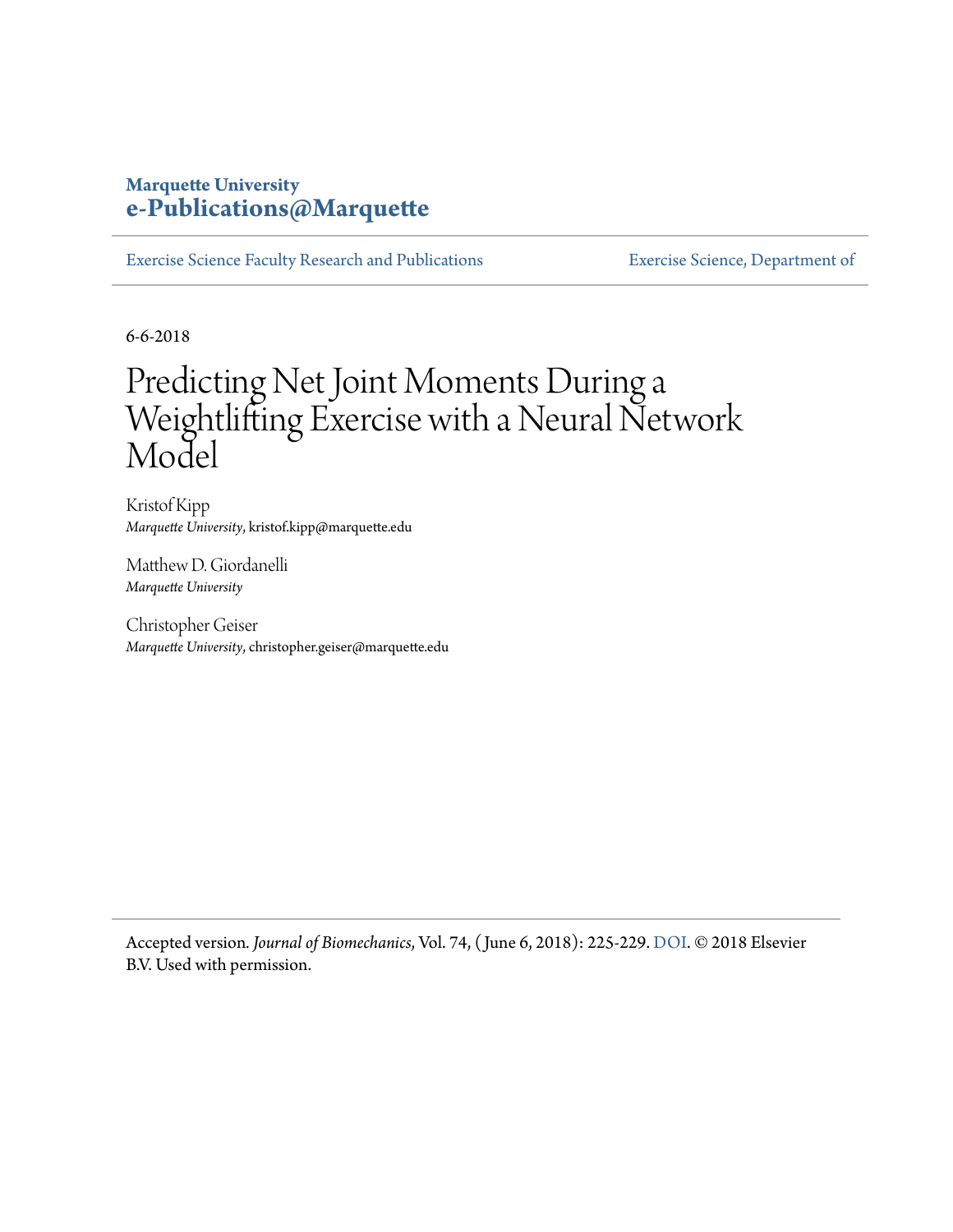**Marquette University**

## **e-Publications@Marquette**

### *Exercise Science Faculty Research and Publications/College of Health Sciences*

*This paper is NOT THE PUBLISHED VERSION;* **but the author's final, peer-reviewed manuscript.**  The published version may be accessed by following the link in the citation below.

*Journal of Biomechanics*, Vol. 74 (2018): 225-229. [DOI.](https://www.doi.org/10.1016/j.jbiomech.2018.04.021) This article is © Elseiver and permission has been granted for this version to appear in [e-Publications@Marquette.](http://epublications.marquette.edu/) Elsevier does not grant permission for this article to be further copied/distributed or hosted elsewhere without the express permission from Elsevier.

# Predicting Net Joint Moments During a Weightlifting Exercise with a Neural Network Model

Kristof Kipp Department of Physical Therapy—Program in Exercise Science, Marquette University, Milwaukee, WI

#### Matthew Giordanelli

Department of Physical Therapy—Program in Exercise Science, Marquette University, Milwaukee, WI

#### Christopher Geiser

Department of Physical Therapy—Program in Exercise Science, Marquette University, Milwaukee, WI

#### Abstract

The purpose of this study was to develop and train a Neural Network (NN) that uses barbell mass and motions to predict hip, knee, and ankle Net Joint Moments (NJM) during a weightlifting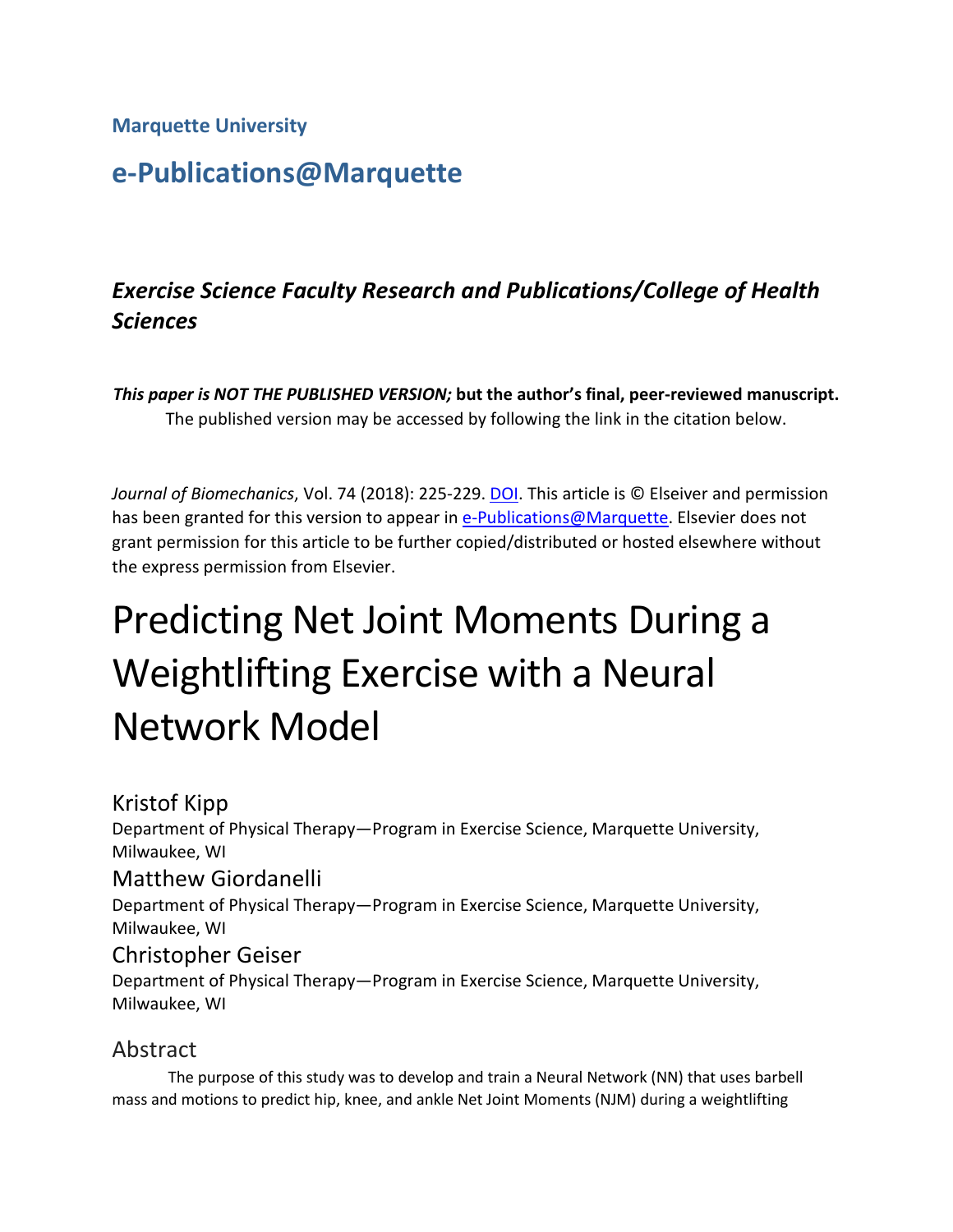exercise. Seven weightlifters performed two cleans at 85% of their competition maximum while ground [reaction forces](https://www.sciencedirect.com/topics/engineering/reaction-force) and 3-D [motion data](https://www.sciencedirect.com/topics/engineering/motion-data) were recorded. An inverse dynamics procedure was used to calculate hip, knee, and ankle NJM. Vertical and horizontal barbell motion data were extracted and, along with barbell mass, used as inputs to a NN. The NN was then trained to model the association between the mass and kinematics of the barbell and the calculated NJM for six weightlifters, the data from the remaining weightlifter was then used to test the performance of the NN – this was repeated 7 times with a k-fold [cross-validation](https://www.sciencedirect.com/topics/medicine-and-dentistry/cross-validation) procedure to assess the NN accuracy. Joint-specific predictions of NJM produced coefficients of determination  $(r^2)$  that ranged from 0.79 to 0.95, and the percent difference between NN-predicted and inverse dynamics calculated peak NJM ranged between 5% and 16%. The NN was thus able to predict the spatiotemporal patterns and discrete peaks of the three NJM with reasonable accuracy, which suggests that it is feasible to predict lower extremity NJM from the mass and kinematics of the barbell. Future work is needed to determine whether combining a NN model with low cost technology (e.g., [digital video](https://www.sciencedirect.com/topics/engineering/digital-video) and free digitising software) can also be used to predict NJM of weightlifters during field-testing situations, such as practice and competition, with comparable accuracy.

#### Keywords

Biomechanics; Machine learning; Neural network; Sports

#### 1. Introduction

Sport [biomechanists](https://www.sciencedirect.com/topics/medicine-and-dentistry/biomechanist) and coaches analyse Net Joint Moments (NJM) during sport tasks because they provide useful information about [neuromuscular control](https://www.sciencedirect.com/topics/medicine-and-dentistry/neuromuscular-function) strategies during those tasks [\(Bartlett,](https://www.sciencedirect.com/science/article/pii/S002192901830294X?via%3Dihub#b0005)  [2007\)](https://www.sciencedirect.com/science/article/pii/S002192901830294X?via%3Dihub#b0005). To calculate NJM, researchers and practitioners collect whole-body kinematic, ground reaction [force](https://www.sciencedirect.com/topics/engineering/reaction-force) (GRF), and [anthropometric](https://www.sciencedirect.com/topics/medicine-and-dentistry/anthropometry) data, and use them as inputs to inverse dynamics procedures that yield NJM [\(Winter, 2009\)](https://www.sciencedirect.com/science/article/pii/S002192901830294X?via%3Dihub#b0090). The problems that biomechanists and coaches face are that the gathering and processing of the necessary biomechanical data is resource intensive, relies on expensive equipment, and can be obstructive to athletes.

A possible solution would be to use Neural Networks (NN) to predict NJM from other data that can be more easily collected by biomechanists and practitioners [\(Schöllhorn, 2004\)](https://www.sciencedirect.com/science/article/pii/S002192901830294X?via%3Dihub#b0080). For example, Hahn [and O'Keefe \(2008\)](https://www.sciencedirect.com/science/article/pii/S002192901830294X?via%3Dihub#b0055) developed a NJM estimation model that could be used in clinical settings with minimal equipment and technical support. They used NN models to predict NJM during gait from kinematic inputs, and their results indicated that demographic and [joint kinematic](https://www.sciencedirect.com/topics/engineering/joint-kinematics) data in combination with simplified NN models could predict hip, knee, and ankle NJM during normal walking with acceptable accuracy (i.e., coefficients of determinations between 0.90 and 0.95). [Liu et al.](https://www.sciencedirect.com/science/article/pii/S002192901830294X?via%3Dihub#b0075)  [\(2009\)d](https://www.sciencedirect.com/science/article/pii/S002192901830294X?via%3Dihub#b0075)eveloped a NN model that used ground reaction force (GRF) data to predict NJM during squat and countermovement jumps, and showed that lower extremity NJM could be accurately predicted (correlation coefficients between 0.96 and 0.99) from various parameters derived from [GRF](https://www.sciencedirect.com/topics/medicine-and-dentistry/growth-hormone-releasing-factor) data (e.g., centre-of-mass position and velocity).

NJM play a crucial role in the sport of weightlifting [\(Bartonietz, 1996,](https://www.sciencedirect.com/science/article/pii/S002192901830294X?via%3Dihub#b0010) [Baumann et al., 1988\)](https://www.sciencedirect.com/science/article/pii/S002192901830294X?via%3Dihub#b0015). Not only do they provide insight into an athlete's individual technique, but they also offer information about the [performance capacity](https://www.sciencedirect.com/topics/engineering/capacity-performance) of individual weightlifters [\(Enoka, 1988,](https://www.sciencedirect.com/science/article/pii/S002192901830294X?via%3Dihub#b0025) [Garhammer, 1981,](https://www.sciencedirect.com/science/article/pii/S002192901830294X?via%3Dihub#b0035) [Kipp et al., 2012a\)](https://www.sciencedirect.com/science/article/pii/S002192901830294X?via%3Dihub#b0065). The spatiotemporal patterns of the NJM can reflect different technical styles between weightlifters [\(Garhammer, 1981\)](https://www.sciencedirect.com/science/article/pii/S002192901830294X?via%3Dihub#b0035), whereas peak NJM offer insight into the neuromuscular demands required to exert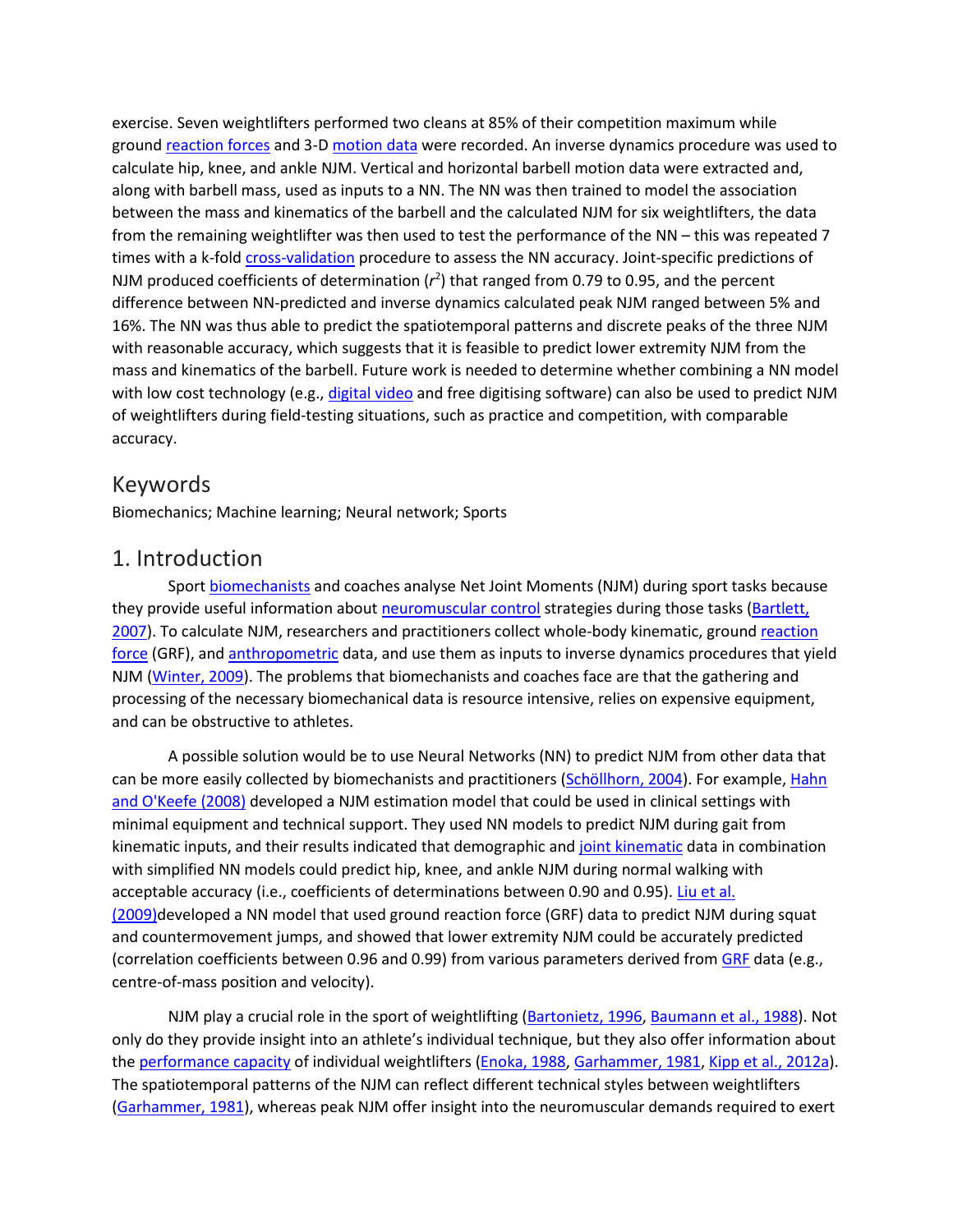maximal efforts during maximal effort lifts [\(Baumann et al., 1988,](https://www.sciencedirect.com/science/article/pii/S002192901830294X?via%3Dihub#b0015) [Kipp et al., 2012b\)](https://www.sciencedirect.com/science/article/pii/S002192901830294X?via%3Dihub#b0070). Collectively, these results highlight the importance of NJM in relation to weightlifting performance.

Even though knowledge about NJM appears to be crucial, the major obstacles that preclude their widespread use in the sport setting relate back to problems associated with the cost of the necessary equipment and the obstructiveness to athletes. One way to overcome these obstacles would be to use NN models to predict NJM from simpler, and more easily collected biomechanical data. Given that barbell mass and [motion data](https://www.sciencedirect.com/topics/engineering/motion-data) can be easily acquired with simple methods and inexpensive equipment [\(Dæhlin et al., 2017,](https://www.sciencedirect.com/science/article/pii/S002192901830294X?via%3Dihub#b0020) [Garhammer and Newton, 2013\)](https://www.sciencedirect.com/science/article/pii/S002192901830294X?via%3Dihub#b0050), the development and validation of NN models would be a tremendous benefit to sports biomechanists and coaches because these models would allow them to predict NJM of weightlifters without the need for expensive equipment or obstructive instrumentation of athletes. The purpose of this study was to therefore develop and train a NN that uses barbell mass and motions to predict hip, knee, and ankle NJM during an Olympic weightlifting exercise (i.e., the clean).

#### 2. Methods

#### 2.1. Subjects

Seven weightlifters (body-mass: 106.0 ± 13.2 kg; 1-Repetition Maximum (1-RM): 126.4 ± 22.9 kg) were recruited for this study. All subjects provided written informed consent approved by the University's [Institutional Review Board.](https://www.sciencedirect.com/topics/engineering/institutional-review-board)

#### 2.2. Data collection procedures

Sixteen reflective markers were attached to anatomical landmarks of each lifter's feet, shanks, thighs, and [pelvis](https://www.sciencedirect.com/topics/medicine-and-dentistry/pelvis) [\(Kipp et al., 2011\)](https://www.sciencedirect.com/science/article/pii/S002192901830294X?via%3Dihub#b0060). In addition, a strip of reflective tape was wrapped around the long axis of the barbell at its mid-point. Each weightlifter performed a [warm-up](https://www.sciencedirect.com/topics/medicine-and-dentistry/warm-up) with several repetitions and sets at lighter loads, and then performed two repetitions at 85% of their most recent 1RM of the clean exercise. The 3-D positions of all markers were recorded with a 6-camera motion [capture system](https://www.sciencedirect.com/topics/engineering/capture-system) (VICON 460, ViconMX, Los Angeles, CA, USA) at 250 Hz. [GRF](https://www.sciencedirect.com/topics/medicine-and-dentistry/growth-hormone-releasing-factor) were collected at 1250 Hz from two [force](https://www.sciencedirect.com/topics/engineering/force-plate)  [plates](https://www.sciencedirect.com/topics/engineering/force-plate) (Kistler model 9281A, Kistler Instrument Corp, Amherst, NY, USA) that were built into a wooden 2.4 m × 2.4 m weightlifting platform.

#### 2.3. Data processing procedures

The kinematic and [kinetic](https://www.sciencedirect.com/topics/engineering/kinetic) data were filtered at 6 Hz and 25 Hz, respectively. Lower extremity biomechanics were calculated with a [rigid-link](https://www.sciencedirect.com/topics/engineering/rigid-link) segment model that included a foot, shank, thigh, and pelvis segment [\(Kipp et al., 2011\)](https://www.sciencedirect.com/science/article/pii/S002192901830294X?via%3Dihub#b0060). A typical 3-D inverse dynamics procedure was used to calculate the internal NJM at the hip, knee, and ankle joints [\(Winter, 2009\)](https://www.sciencedirect.com/science/article/pii/S002192901830294X?via%3Dihub#b0090). [Sagittal-plane](https://www.sciencedirect.com/topics/engineering/sagittal-plane) NJM were normalised to each lifter's [body-mass](https://www.sciencedirect.com/topics/engineering/body-mass) and height (i.e., N m kg<sup>-1</sup> m<sup>-1</sup>), and are presented such that hip and knee extension as well as plantarflexion NJM are positive. NJM [time-series](https://www.sciencedirect.com/topics/medicine-and-dentistry/time-series-analysis) data from the right leg were timenormalised to 100% of the pull phase, which was defined as period from when the barbell left the platform to when the GRF fell below 10 Newton's [\(Fig. 1\)](https://www.sciencedirect.com/science/article/pii/S002192901830294X?via%3Dihub#f0005). The horizontal and vertical positions of the barbell were also extracted during that same phase. The direction convention for barbell motion was such that the negative and positive directions indicated barbell motion towards and away from the lifter, respectively. Only data from the 85% 1-RM set were used as part of the NN analysis.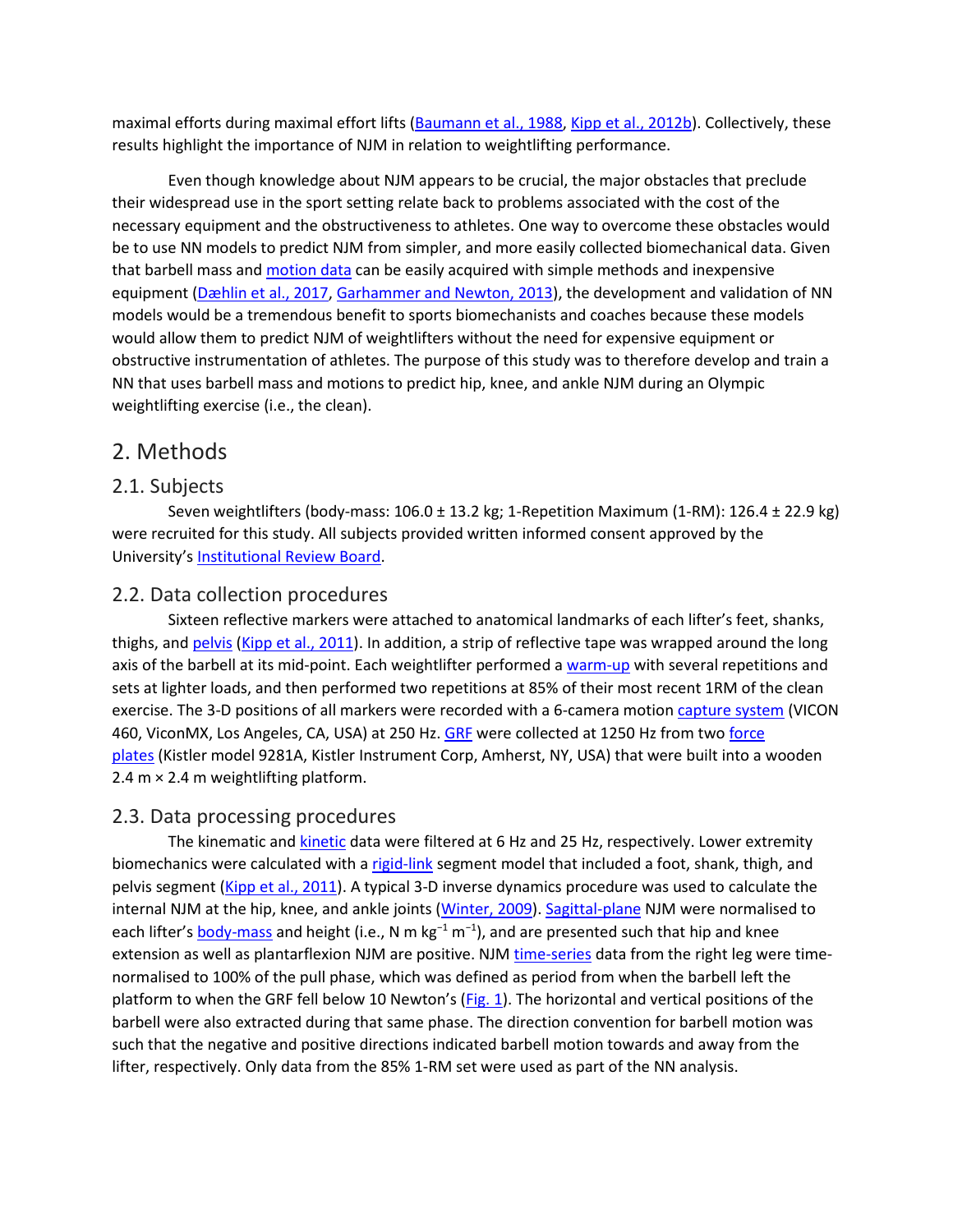

Fig. 1. Depiction of pull-phase time period for the clean, and the biomechanical data that must be obtained for inverse dynamics procedures i.e., kinematic data of the body (blue dots) as well as ground [reaction forces](https://www.sciencedirect.com/topics/engineering/reaction-force) (grey vector lines). The motion path of the barbell is shown in yellow dotted lines. (For interpretation of the references to colour in this figure legend, the reader is referred to the web version of this article.)

#### 2.4. Neural network analysis

The NN developed for this study consisted of a nonlinear autoregressive network with external inputs (NARX: [Fig. 2\)](https://www.sciencedirect.com/science/article/pii/S002192901830294X?via%3Dihub#f0010), and was developed with the Neural Network Toolbox in MATLAB R2015a (The Mathworks, Inc, Natick, MA, USA). The horizontal and vertical position time-series data as well as the mass of the barbell served as inputs and the three NJM time-series served as outputs; the NN thus had three variables (i.e., nodes) in both its input and output layer. The hidden layer had 10 [neurons,](https://www.sciencedirect.com/topics/engineering/neurons) which were connected to each input and [output node.](https://www.sciencedirect.com/topics/engineering/output-node) The weights and biases of the NN were trained with Levenberg-Marquardt back-propagated error correction, and the input and [feedback delaysw](https://www.sciencedirect.com/topics/engineering/feedback-delay)ere both set to 1:2. A division of 70/15/15 was used for the respective training/validation/testing of the data within the NN.



Fig. 2. [Neural Network architecture.](https://www.sciencedirect.com/topics/engineering/neural-network-architecture) Note: The [time-series](https://www.sciencedirect.com/topics/medicine-and-dentistry/time-series-analysis) figures under the input level (i.e., barbell positions) and [output level](https://www.sciencedirect.com/topics/engineering/output-level) (i.e., hip, knee, and ankle net joint moments) show the [ensemble average](https://www.sciencedirect.com/topics/engineering/ensemble-average) (Mean ± SD) of training cases (grey lines and error bars) that were used to train one of the k-fold [cross-validation](https://www.sciencedirect.com/topics/medicine-and-dentistry/cross-validation) networks, and the single test case (black lines) that was used to test the performance of the respective neural network.

A k-fold [cross-validation](https://www.sciencedirect.com/topics/medicine-and-dentistry/cross-validation) procedure was used to assess the accuracy of the NN. The 7-fold crossvalidation involved training the NN with data from six weightlifters (i.e., the training cases), and then testing with data from the one remaining weightlifter (i.e., the test case). The NN performance was evaluated based on the **[Root Mean Squared Error](https://www.sciencedirect.com/topics/engineering/root-mean-squared-error)** (RMSE) and the coefficient of determination (r<sup>2</sup>) between the NN-predicted [output data](https://www.sciencedirect.com/topics/engineering/output-data) and the actual inverse dynamics calculated data for each of the three NJM of the test case for each fold of the cross-validation procedure. [Visual inspection](https://www.sciencedirect.com/topics/engineering/visual-inspection) of the NNpredicted output and the percent difference (%Diff) between NN-predicted and inverse dynamics calculated peak NJM data were used to provide a pragmatic interpretation of the NN performance (Liu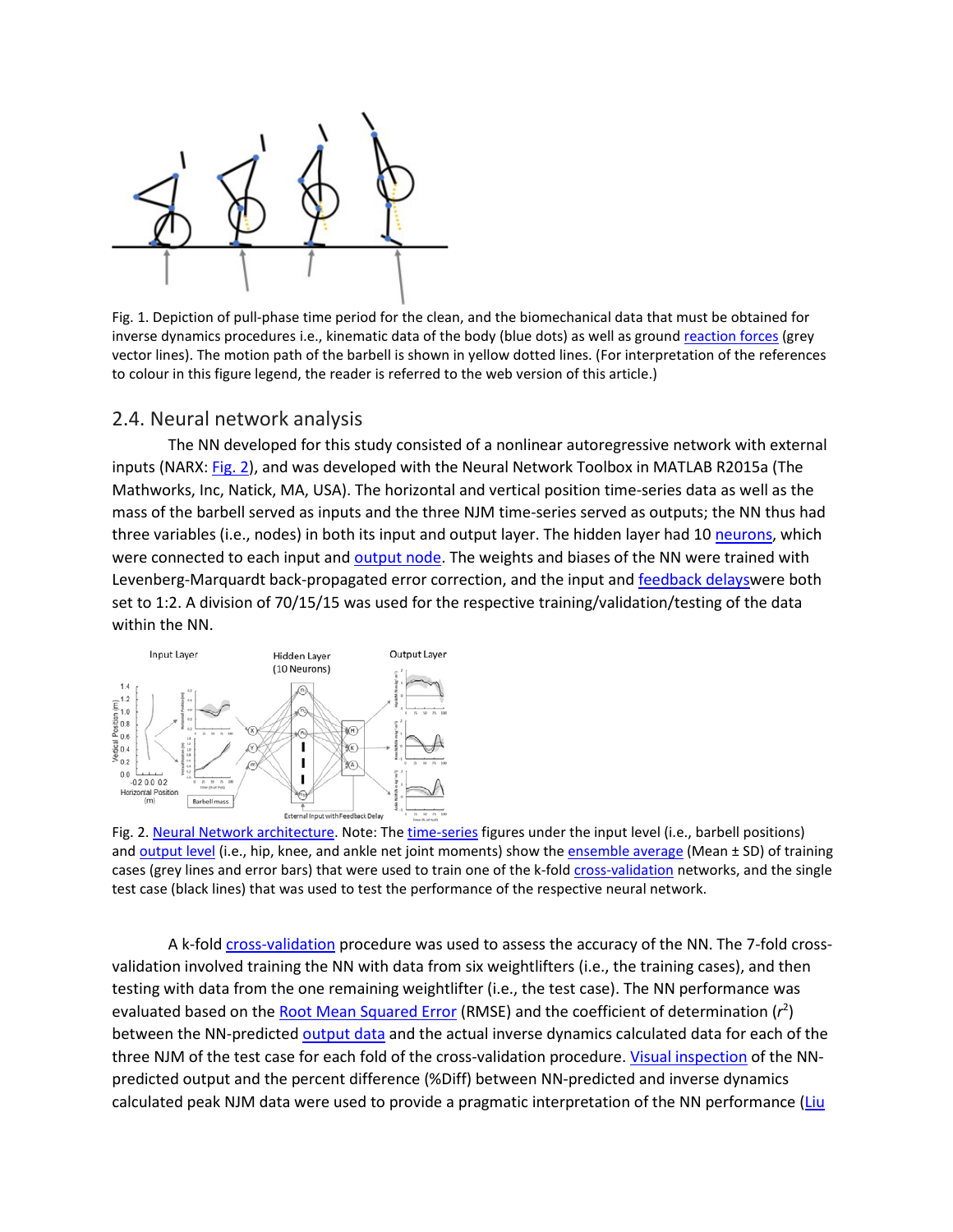[et al., 2009\)](https://www.sciencedirect.com/science/article/pii/S002192901830294X?via%3Dihub#b0075). The averages and standard deviations from the 7-fold cross-validation procedures were calculated for the RMSE, *r* 2 , and %Diff.

#### 3. Results

The overall RMSE for the training and testing of the NN were 0.0022 ± 0.0008 and 0.26  $\pm$  0.11 N m kg<sup>-1</sup> m<sup>-1</sup>, respectively. The RMSE for the prediction of individual NJM were 0.148  $\pm$  0.183 for the hip, 0.057 ± 0.044 for the knee, and 0.017 ± 0.009 N m kg<sup>-1</sup> m<sup>-1</sup>for the ankle joint [\(Fig. 3\)](https://www.sciencedirect.com/science/article/pii/S002192901830294X?via%3Dihub#f0015). The coefficients of determination for the prediction of individual NJM ranged from 0.79 to 0.95, and the percent difference between NN-predicted and inverse dynamics calculated peak NJM ranged from 5% to 16% [\(Table 1\)](https://www.sciencedirect.com/science/article/pii/S002192901830294X?via%3Dihub#t0005).



Fig. 3. Inverse dynamics calculated (solid line) and Neural Network predicted (dotted line) Net Joint Moment (NJM: N m kg<sup>-1</sup> m<sup>-1</sup>) data for the hip (a–c), knee (d–f), and ankle (g–i) joints during the pull-phase of the clean for three different (one per column) weightlifters. Note: The positive y-axis direction indicates hip and knee extension as well as plantarflexion NJM.

Table 1. Mean ± SD of the peak Net Joint Moments (NJM [N m kg<sup>-1</sup> m<sup>-1</sup>]) as calculated with inverse dynamics procedures (Calculated) and predicted with the Neural Network (Predicted), the coefficient of determination (r<sup>2</sup>) between the two quantities, and the percent difference (%Diff) between the two quantities.

|  | <b>NJM</b> | Calculated | <b>Predicted</b>                                                         | $r^2$ | %Diff |
|--|------------|------------|--------------------------------------------------------------------------|-------|-------|
|  | Hip        |            | $1.37 \pm 0.36$   $1.47 \pm 0.26$   $0.80 \pm 0.18$   $6 \pm 15$         |       |       |
|  | Knee       |            | $0.88 \pm 0.13$   $0.77 \pm 0.30$   $0.79 \pm 0.13$   $-16 \pm 21$       |       |       |
|  |            |            | Ankle   $1.14 \pm 0.15$   $1.12 \pm 0.14$   $0.95 \pm 0.03$   $-5 \pm 6$ |       |       |

#### 4. Discussion

The purpose of this study was to develop and train a NN model to predict hip, knee, and ankle NJM from vertical and horizontal motions and mass of a barbell during an Olympic weightlifting exercise. The low training and testing RMSE suggest that the NN effectively modeled the relationship between the mass and kinematics of the barbell and the lower extremity NJM during the clean. The accuracy of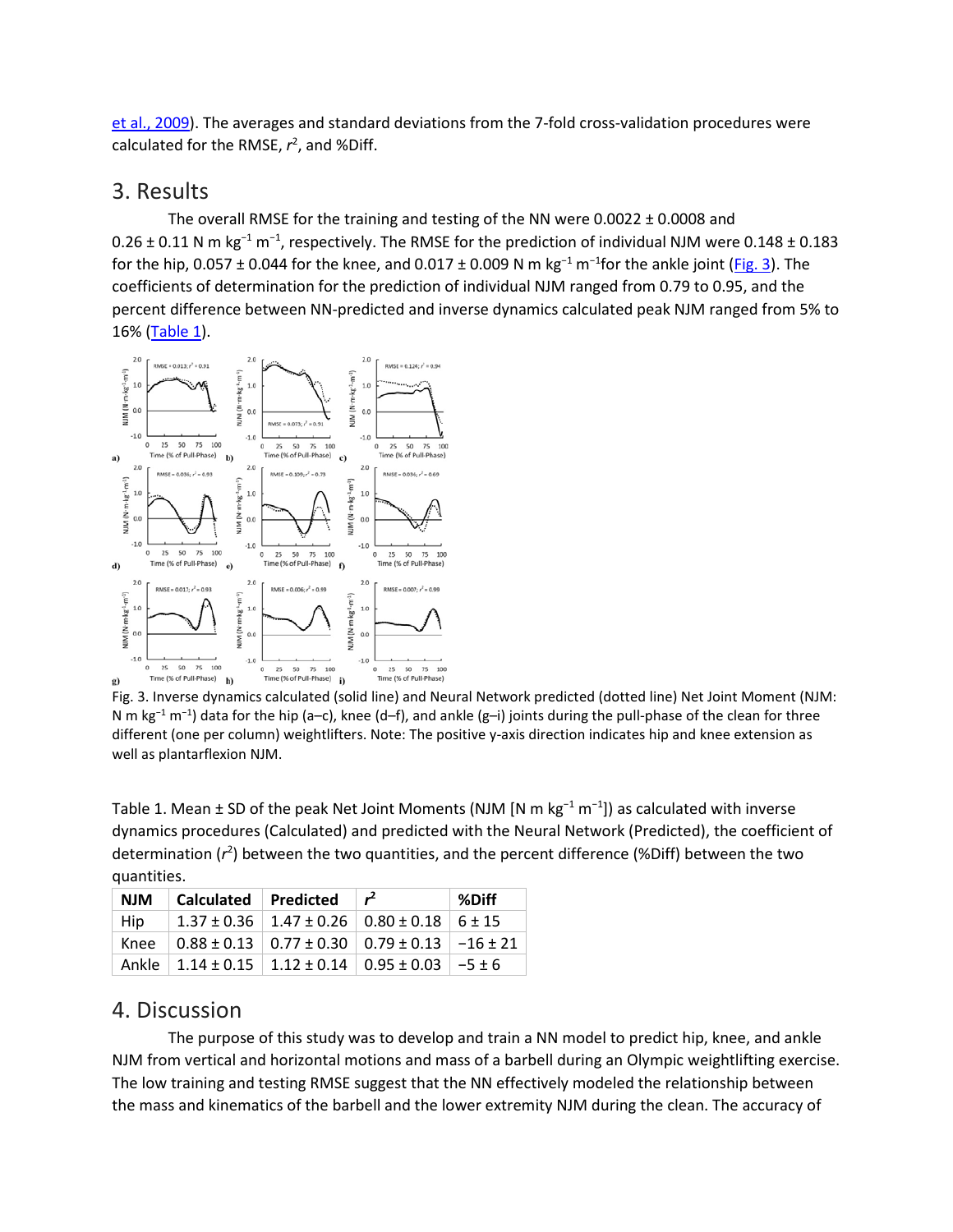the joint-specific NJM predictions from the trained NN model were comparable to other results reported in the literature. For example, [Liu et al. \(2009\)](https://www.sciencedirect.com/science/article/pii/S002192901830294X?via%3Dihub#b0075) reported RMSE between 0.122 and 0.280 and correlation coefficients (*r*) between 0.95 and 0.99 in their NN estimation of hip, knee, and ankle NJM during squat jumps and countermovement jumps. Given the similarities between jumping and weightlifting movements [\(Garhammer and Gregor, 1992\)](https://www.sciencedirect.com/science/article/pii/S002192901830294X?via%3Dihub#b0045), the RMSE and r<sup>2</sup>values for our NN-based NJM predictions of thus compare well to findings of [Liu et al. \(2009\).](https://www.sciencedirect.com/science/article/pii/S002192901830294X?via%3Dihub#b0075) The prediction accuracy of our NN model is also similar to that of [Hahn and O'Keefe \(2008\)](https://www.sciencedirect.com/science/article/pii/S002192901830294X?via%3Dihub#b0055) who used NN models to predict NJM during gait, their results indicated that demographic and [joint kinematic](https://www.sciencedirect.com/topics/engineering/joint-kinematics) data could predict hip, knee, and ankle NJM during normal walking with r<sup>2</sup>values between 0.90 and 0.95.

We found that the absolute percent difference in discrete peak NJM between the NN-predicted and actual inverse dynamics calculated data ranged between 5 and 16%. The NN model often over-predicted the peak NJM data for the hip (e.g., [Fig. 3c](https://www.sciencedirect.com/science/article/pii/S002192901830294X?via%3Dihub#f0015)), but under-predicted the NJM for the knee (e.g., [Fig. 3e](https://www.sciencedirect.com/science/article/pii/S002192901830294X?via%3Dihub#f0015)). It is somewhat difficult to establish whether these differences are of practical importance because of the paucity of NJM analyses in the weightlifting literature. [Baumann et al. \(1988\)](https://www.sciencedirect.com/science/article/pii/S002192901830294X?via%3Dihub#b0015) reported NJM for athletes who competed at the 1985 world championships in weightlifting. From their data, one can estimate that the differences in hip NJM between a gold-medal weightlifter and one of the bottom ten weightlifters was approximately 14%. Furthermore, data from a series of world record lifts by a single lifter suggests that the hip NJM increased by 7.6% between lifts at 135 kg and 140 kg, and by another 7.6% between the lifts of 140 kg and 143 kg. While these differences may appear low compared to the present prediction errors, one should note that the pattern of the NJM [time-series](https://www.sciencedirect.com/topics/medicine-and-dentistry/time-series-analysis) are sometimes purported to be of greater practical significance than their actual magnitude because temporal aspects also relate to weightlifting performance and technique [\(Baumann et al., 1988,](https://www.sciencedirect.com/science/article/pii/S002192901830294X?via%3Dihub#b0015) [Enoka, 1988,](https://www.sciencedirect.com/science/article/pii/S002192901830294X?via%3Dihub#b0025) [Garhammer,](https://www.sciencedirect.com/science/article/pii/S002192901830294X?via%3Dihub#b0035)  [1981,](https://www.sciencedirect.com/science/article/pii/S002192901830294X?via%3Dihub#b0035) [Kipp et al., 2012b\)](https://www.sciencedirect.com/science/article/pii/S002192901830294X?via%3Dihub#b0070). The percent difference in discrete peak NJM should therefore be interpreted along with the high *r* <sup>2</sup> values (0.79–0.90) for each of the NJM.

The NN was trained and tested with data from seven college-level weightlifters. Although the [performance level](https://www.sciencedirect.com/topics/engineering/level-performance) of these weightlifters was below that reported in the literature for elite national and international weightlifters [\(Garhammer, 1980,](https://www.sciencedirect.com/science/article/pii/S002192901830294X?via%3Dihub#b0030) [Garhammer, 1985\)](https://www.sciencedirect.com/science/article/pii/S002192901830294X?via%3Dihub#b0040), barbell mass was an input to the NN to account for differences in performance level. Further, the participants in the current study exhibited barbell [trajectoriesa](https://www.sciencedirect.com/topics/engineering/trajectories)nd NJM time-series that were similar to data from weightlifters who competed at higher levels [\(Baumann et al., 1988,](https://www.sciencedirect.com/science/article/pii/S002192901830294X?via%3Dihub#b0015) [Garhammer, 1981,](https://www.sciencedirect.com/science/article/pii/S002192901830294X?via%3Dihub#b0035) [Stone et al., 1998\)](https://www.sciencedirect.com/science/article/pii/S002192901830294X?via%3Dihub#b0085). Given the purported importance of the [temporal structure](https://www.sciencedirect.com/topics/engineering/temporal-structure) and patterning of the NJM time-series, the qualitative similarity in NJM time-series data is encouraging because it may indicate that the prediction accuracy could indeed be fairly robust and that the NN could generalize well to other populations of weightlifters. Nonetheless, it remains to be determined how the NN would perform with input data from other populations, the generalisability of the NN therefore needs to be further investigated.

The practical implications of our findings are relevant to sports [biomechanists](https://www.sciencedirect.com/topics/medicine-and-dentistry/biomechanist) and coaches as they suggest that it may be possible to predict NJM during weightlifting practices or competitions with a NN model and information about the mass and bar path of the barbell. While [digital video](https://www.sciencedirect.com/topics/engineering/digital-video) cameras, and free digitizing equipment (e.g. Kinovea), make it easy to track barbell kinematics the effect of lower [technical specifications](https://www.sciencedirect.com/topics/engineering/technical-specification) of these cameras needs to be determined. Another issue concerns the accessibility of NN models for coaches, which could be addressed through the use of MATLAB's Application Compiler to implement the NN code into [Microsoft Excel.](https://www.sciencedirect.com/topics/engineering/microsoft-excel)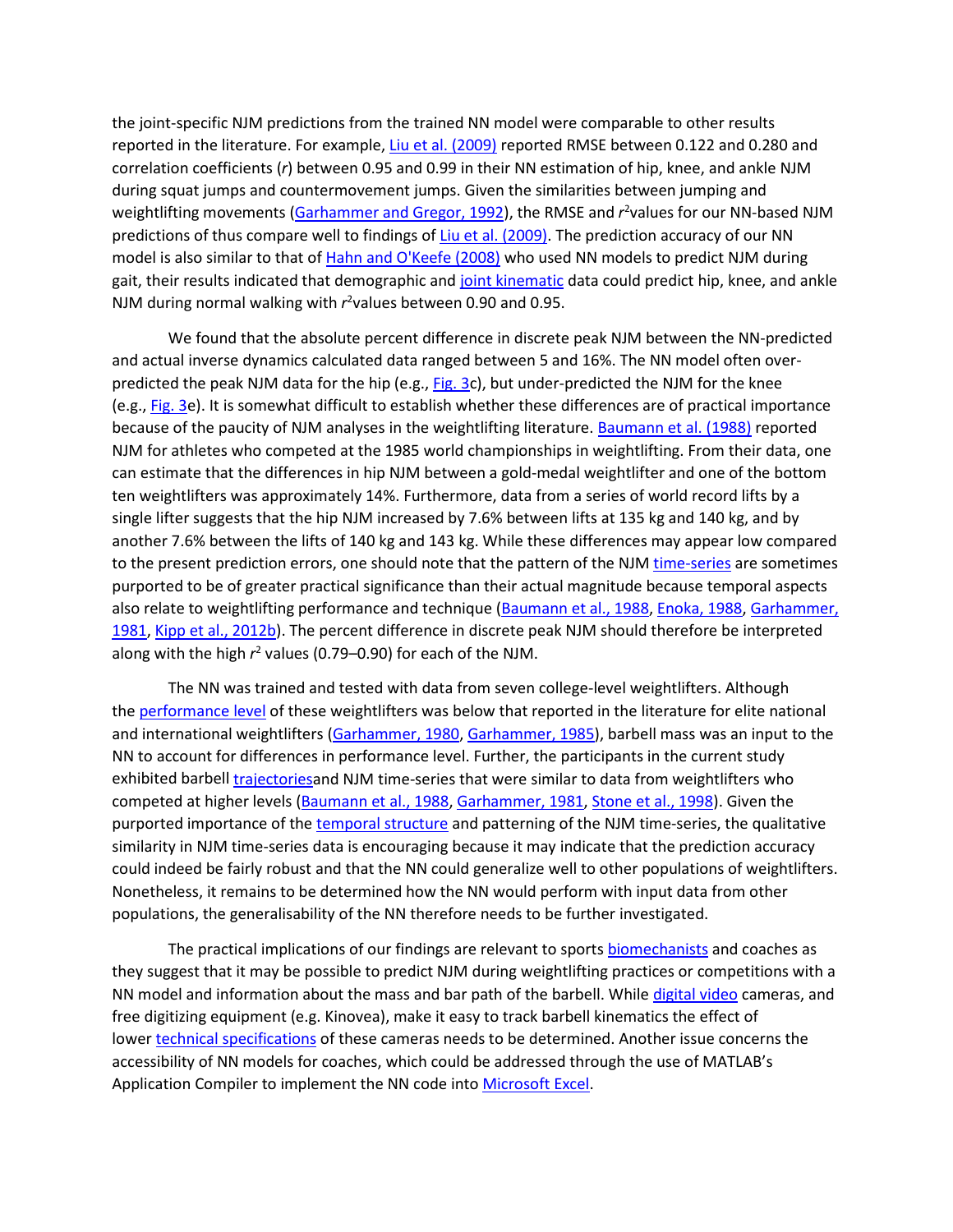This study showed that it is possible to predict NJM with a NN and the motions and mass of the barbell as weightlifters perform the clean exercise. Given that the barbell kinematic data can be easily recorded and processed with low-cost motion analysis solutions [\(Dæhlin et al., 2017,](https://www.sciencedirect.com/science/article/pii/S002192901830294X?via%3Dihub#b0020) [Garhammer and](https://www.sciencedirect.com/science/article/pii/S002192901830294X?via%3Dihub#b0050)  [Newton, 2013\)](https://www.sciencedirect.com/science/article/pii/S002192901830294X?via%3Dihub#b0050), future work should try to determine whether combining a NN models with such technology can accurately predict NJM during of weightlifting exercises without the need for expensive equipment or obstructive instrumentation.

#### References

- [Bartlett, 2007](https://www.sciencedirect.com/science/article/pii/S002192901830294X?via%3Dihub#bb0005) Bartlett, R., 2007. Introduction to Sports Biomechanics: *Analysing Human Movement Patterns.* Routledge.
- [Bartonietz, 1996](https://www.sciencedirect.com/science/article/pii/S002192901830294X?via%3Dihub#bb0010) K.E. Bartonietz. **Biomechanics of the snatch: toward a higher training efficiency.**  *Strength Condition. J*., 18 (1996), pp. 24-31
- [Baumann et al., 1988](https://www.sciencedirect.com/science/article/pii/S002192901830294X?via%3Dihub#bb0015) W. Baumann, V. Gross, K. Quade, P. Galbierz, A.Schwirtz. **The snatch technique of world class weightlifters at the 1985 world championships.** *Int. J. Sport Biomech*., 4 (1988), pp. 68-89
- [Dæhlin et al., 2017](https://www.sciencedirect.com/science/article/pii/S002192901830294X?via%3Dihub#bb0020) T.E. Dæhlin, T. Krosshaug, L.Z. Chiu. **Enhancing digital video analysis of bar kinematics in weightlifting: a case study.** *J. Strength Condition. Res*., 31 (2017), pp. 1592-1600
- [Enoka, 1988](https://www.sciencedirect.com/science/article/pii/S002192901830294X?via%3Dihub#bb0025) R.M. Enoka. **Load-and skill-related changes in segmental contributions to a weightlifting movement.** *Med. Sci. Sports Exerc*., 20 (1988), pp. 178-187
- [Garhammer, 1980](https://www.sciencedirect.com/science/article/pii/S002192901830294X?via%3Dihub#bb0030) J. Garhammer. **Power production by Olympic weightlifters.** *Med. Sci. Sports Exerc*., 12 (1980), pp. 54-60
- [Garhammer, 1981](https://www.sciencedirect.com/science/article/pii/S002192901830294X?via%3Dihub#bb0035) J. Garhammer. **Biomechanical characteristics of the 1978 world weightlifting champions.** *Biomechanics* VII-B (1981), pp. 300-304
- [Garhammer, 1985](https://www.sciencedirect.com/science/article/pii/S002192901830294X?via%3Dihub#bb0040) J. Garhammer. **Biomechanical profiles of Olympic weightlifters.** *Int. J. Sport Biomech*., 1 (1985), pp. 122-130
- [Garhammer and Gregor, 1992](https://www.sciencedirect.com/science/article/pii/S002192901830294X?via%3Dihub#bb0045) J. Garhammer, R. Gregor. **Propulsion forces as a function of intensity for weightlifting and vertical jumping.** *J. Appl. Sport Sci. Res*., 6 (1992), pp. 129-134
- [Garhammer and Newton, 2013](https://www.sciencedirect.com/science/article/pii/S002192901830294X?via%3Dihub#bb0050) J. Garhammer, H. Newton. **Applied video analysis for coaches: weightlifting examples.** *Int. J. Sports Sci. Coach*., 8 (2013), pp. 581-594
- [Hahn and O'Keefe, 2008](https://www.sciencedirect.com/science/article/pii/S002192901830294X?via%3Dihub#bb0055) M.E. Hahn, K.B. O'Keefe. **A neural network model for estimation of net joint moments during normal gait.** *J. Musculoskel. Res*., 11 (2008), pp. 117-126
- [Kipp et al., 2011](https://www.sciencedirect.com/science/article/pii/S002192901830294X?via%3Dihub#bb0060) K. Kipp, C. Harris, M.B. Sabick. **Lower extremity biomechanics during weightlifting exercise vary across joint and load.** *J. Strength Condition. Res*., 25 (2011), pp. 1229-1234
- [Kipp et al., 2012a](https://www.sciencedirect.com/science/article/pii/S002192901830294X?via%3Dihub#bb0065) K. Kipp, J. Redden, M. Sabick, C. Harris. **Kinematic and kinetic synergies of the lower extremities during the pull in Olympic weightlifting.** *J. Appl. Biomech*., 28 (2012), pp. 271-278
- [Kipp et al., 2012b](https://www.sciencedirect.com/science/article/pii/S002192901830294X?via%3Dihub#bb0070) K. Kipp, J. Redden, M.B. Sabick, C. Harris. **Weightlifting performance is related to kinematic and kinetic patterns of the hip and knee joints.** *J. Strength Condition. Res*., 26 (2012), pp. 1838-1844
- [Liu et al., 2009](https://www.sciencedirect.com/science/article/pii/S002192901830294X?via%3Dihub#bb0075) Y. Liu, S.M. Shih, S.L. Tian, Y.J. Zhong, L. Li. **Lower extremity joint torque predicted by using artificial neural network during vertical jump.** *J. Biomech*., 42 (2009), pp. 906-911
- [Schöllhorn, 2004](https://www.sciencedirect.com/science/article/pii/S002192901830294X?via%3Dihub#bb0080) W.I. Schöllhorn. **Applications of artificial neural nets in clinical biomechanics.** *Clin. Biomech*., 19 (2004), pp. 876-898
- [Stone et al., 1998](https://www.sciencedirect.com/science/article/pii/S002192901830294X?via%3Dihub#bb0085) M.H. Stone, H.S. O'bryant, F.E. Williams, R.L. Johnson, K.C. Pierce. **Analysis of bar paths during the snatch in elite male weightlifters.** *Strength Condition. J.,* 20 (1998), pp. 30-38